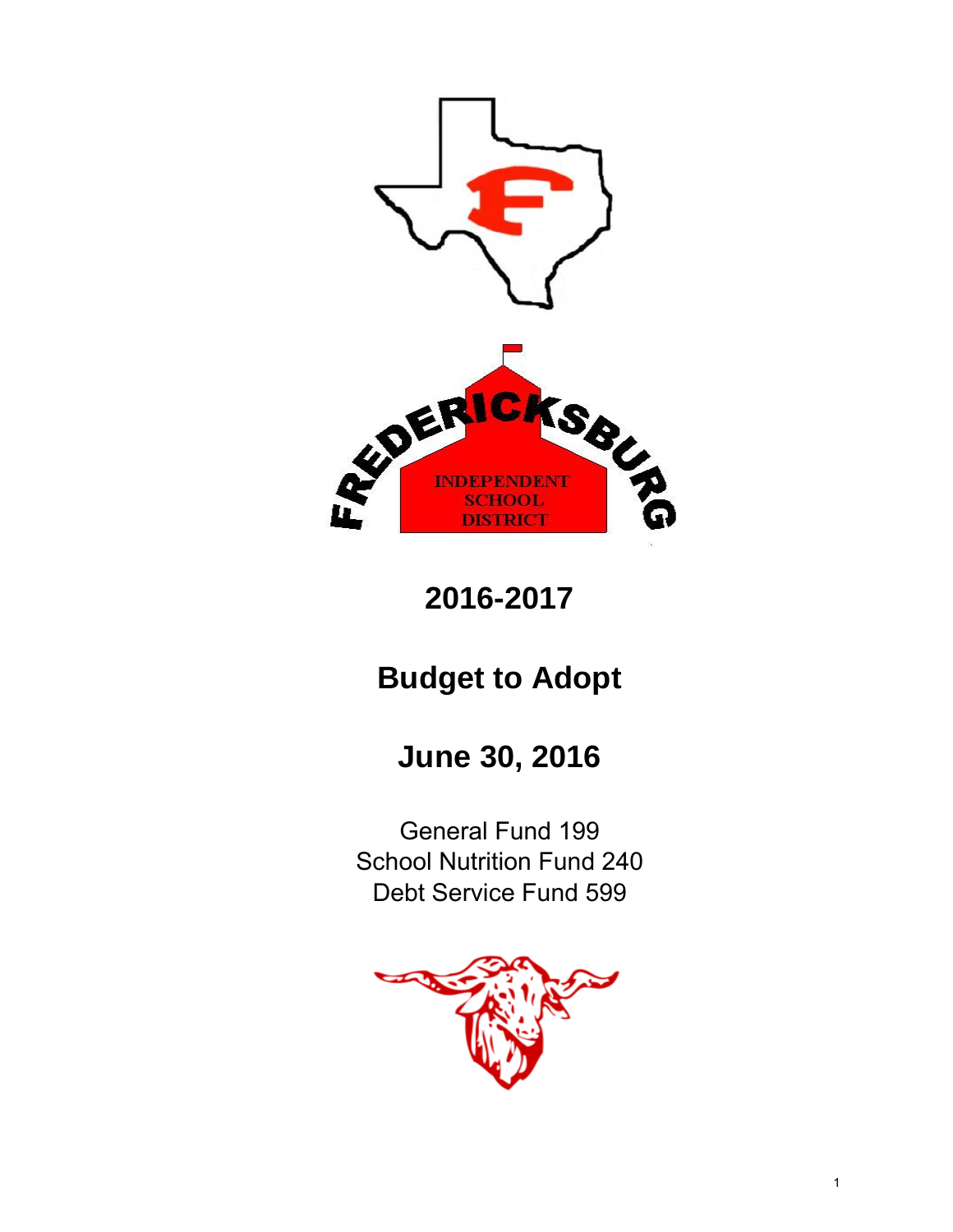## **Fredericksburg Independent School District General Operating Fund 199 Proposed Budget by Function and Object for Fiscal Year 2016 - 2017 at June 30, 2016**



| Object |                                | 2016-2017     |
|--------|--------------------------------|---------------|
| Code   | <b>Estimated Revenue</b>       | <b>Budget</b> |
| 5700   | Local Revenue                  | \$ 31,076,740 |
| 5800   | State Revenue                  | 3,743,427     |
| 5900   | <b>Federal Revenue</b>         | 60,000        |
|        | <b>Total Estimated Revenue</b> | \$34,880,167  |

### **Function**

| Code            | <b>Budgeted Expenditures</b>                           |                  | 6100                |      |              | 6200 |             | 6300 |             | 6400 |        |  | 6600 |  |
|-----------------|--------------------------------------------------------|------------------|---------------------|------|--------------|------|-------------|------|-------------|------|--------|--|------|--|
| $\overline{11}$ | Instruction                                            | 16,847,545<br>\$ | \$<br>15,766,642 \$ |      | $392,422$ \$ |      | 601,106 \$  |      | 87,375      | \$   |        |  |      |  |
| 12              | <b>Instructional Resources &amp; Media Services</b>    | 384,765          | \$<br>307,533 \$    |      | 12,555       | - \$ | 63,561      | - \$ | 1,116       | S    |        |  |      |  |
| 13              | Curriculum & Instructional Staff Development           | 211,158          | \$                  |      | 55,835       | -\$  | 9,750       | - \$ | 145,573     | \$   |        |  |      |  |
| 21              | Instructional Leadership                               | 357,861          | \$<br>337,160       | - \$ | 6,005        | - \$ | $3,147$ \$  |      | 11,549      | S    |        |  |      |  |
| 23              | School Leadership                                      | 1,685,283        | \$<br>1,613,713     | - \$ | 9,259        | -S   | 27,539      | - \$ | 34,772      | S    |        |  |      |  |
| 31              | <b>Guidance &amp; Counseling Services</b>              | 857,051          | 799,855 \$          |      | 5,826        | -SS  | 33,487      | - \$ | 17,883      |      |        |  |      |  |
| 32              | Social Services                                        |                  |                     |      |              |      |             |      |             |      |        |  |      |  |
| 33              | <b>Health Services</b>                                 | 239,816          | \$<br>224,322       | - \$ | 1,585        |      | 10,528      | - \$ | 3,381       | \$   |        |  |      |  |
| 34              | <b>Pupil Transportation</b>                            | 1,145,033        | \$<br>676,299 \$    |      | 72,130       |      | 344,279     | - \$ | 40,325      | S.   | 12,000 |  |      |  |
| 36              | <b>Co-Curricular Activites</b>                         | 1,337,582        | \$<br>564,734 \$    |      | 153,392      | - \$ | 220,804 \$  |      | 398,652     | S    |        |  |      |  |
| 41              | <b>General Administration</b>                          | 1,359,823        | \$<br>881,341       | - \$ | 320,541      | -S   | 57,801      | - \$ | 100,140     | S    |        |  |      |  |
| 51              | <b>Plant Maintenance</b>                               | 3,824,604        | \$<br>2,388,933     | - \$ | 958,726      |      | 387,950     | - \$ | 88,995      | S    |        |  |      |  |
| 52              | <b>Security &amp; Monitoring Services</b>              | 38,900           | \$                  |      | 38,900       | - \$ |             |      |             |      |        |  |      |  |
| 53              | Data Processing Services                               | 944,608          | 448,368 \$          |      | 319,450      | - \$ | 144,800     | - \$ | 3,490       | S    | 28,500 |  |      |  |
| 61              | <b>Community Education</b>                             | 239,027          | 68,700              | S    | 129,328      | \$.  | 21,944      | S    | 19,055      |      |        |  |      |  |
| 81              | Facilties Acquisition and Construction                 |                  |                     |      |              |      |             |      |             |      |        |  |      |  |
| 91              | Chapter 41 Payment                                     | 6,923,665        |                     |      |              |      |             |      | \$6,923,665 |      |        |  |      |  |
| 92              | Chapter 41 Incremental Costs                           | 91,000           |                     |      | 31,000       |      |             |      | 60,000      |      |        |  |      |  |
| 93              | <b>Shared Service Arrangement</b>                      | 654,673          |                     |      |              |      |             |      | 654,673     | S    |        |  |      |  |
| 99              | Inter-Governmental Charges                             | 625,000          | \$                  |      | 625,000      |      |             |      |             |      |        |  |      |  |
|                 | <b>Total Budgeted Expenditures</b>                     | \$37,767,394     | \$<br>24,077,600    | \$   | 3,131,954    |      | \$1,926,696 |      | \$8,590,644 | \$   | 40,500 |  |      |  |
| 00-8911         | <b>Operating Transfer Out</b>                          |                  |                     |      |              |      |             |      |             |      |        |  |      |  |
|                 | <b>Total Expenditures &amp; Operating Transfer Out</b> | 37,767,394       |                     |      |              |      |             |      |             |      |        |  |      |  |
|                 | <b>Estimated Increase (Decrease) to Fund Balance *</b> | (2,887,227)      |                     |      |              |      |             |      |             |      |        |  |      |  |

#### **Expenditure Object Code Summary**

|      | <b>Total Expenditures &amp; Operating Transfer Out</b> |   | 37,767,394    |
|------|--------------------------------------------------------|---|---------------|
| 8900 | <b>Operating Transfer Out</b>                          | S |               |
| 6600 | Capital Outlay                                         | S | 40.500        |
| 6400 | <b>Other Operating Expenses</b>                        |   | 8,590,644     |
| 6300 | Supplies and Materials                                 |   | 1,926,696     |
| 6200 | <b>Contracted Services</b>                             | S | 3,131,954     |
| 6100 | Salaries and Benefits                                  |   | \$ 24,077,600 |
|      |                                                        |   |               |

\* Anticipate that only \$1.4 million will be the final decrease to fund balance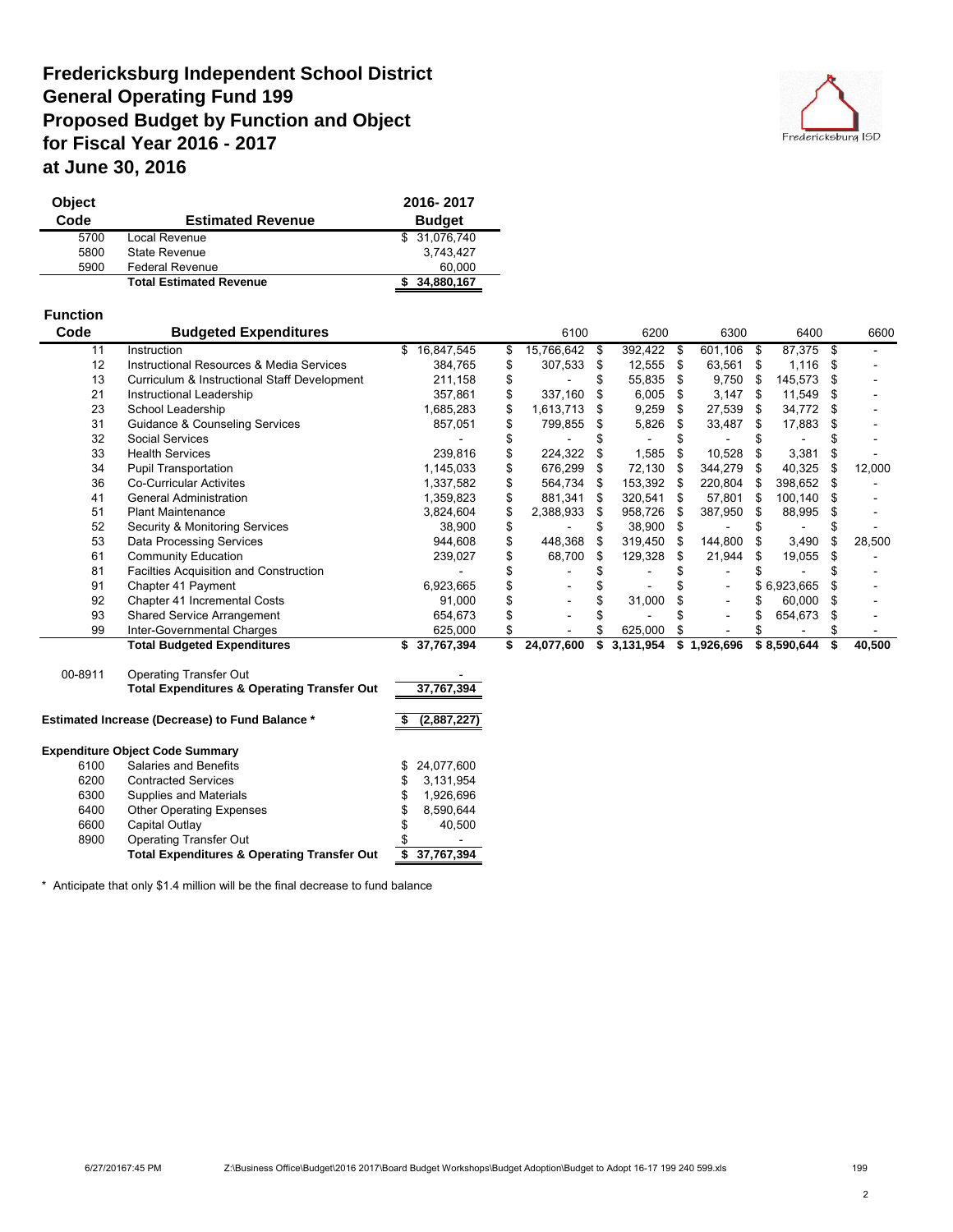### **Fredericksburg ISD 2016/2017 Proposed Budget General Operating Fund 199 Summary by Campus/Department/Program Board Meeting M & O Tax rate 1.04**

|         |                                                  |        |                          |                  |                  |                                                          |                 |                 | 2016-2017<br>Proposed | 2015-2016<br><b>Beginning</b> | <b>Dollar</b><br>Increase/(Decrease) | <b>Percent</b><br>Increase/(Decrease) |
|---------|--------------------------------------------------|--------|--------------------------|------------------|------------------|----------------------------------------------------------|-----------------|-----------------|-----------------------|-------------------------------|--------------------------------------|---------------------------------------|
|         | <b>Account Code</b>                              |        |                          |                  |                  |                                                          | <b>Budgeted</b> |                 | <b>Budget</b>         | <b>Budget</b>                 | From 2015-2016                       | From 2015-2016                        |
|         | <b>Fund Function</b>                             | Object | Sub                      | Org              | <b>PIC</b>       | <b>Account Description</b>                               | By              | <b>Notes</b>    | <b>July 1, 2016</b>   | July 1, 2015                  | <b>Beginning Budget</b>              | <b>Beginning Budget</b>               |
|         | <b>GENERAL FUND REVENUE</b>                      |        |                          |                  |                  |                                                          |                 |                 |                       |                               |                                      |                                       |
| 199     | 00                                               | 571X   | XX                       | 000              | <b>X00</b>       | <b>Total Local Tax Revenue</b>                           | <b>Ottmers</b>  |                 | 30,356,740            | 28,616,938                    | 1,739,802                            |                                       |
| 199     | 00                                               | 57XX   | $\overline{XX}$          | 000              | X00              | Revenue - Other Local (Interest, Fees, Athletics, etc.)  | <b>Ottmers</b>  |                 | 720,000               | 719,386                       | 614                                  |                                       |
| 199     | 00                                               | 58XX   | $\overline{XX}$          | 000              | X00              | Revenue - State - Foundation School Fund                 | <b>Ottmers</b>  |                 | 1,693,896             | 948,476                       | 745,420                              |                                       |
| 199     | 00                                               | 58XX   | $\overline{XX}$          | 000              | X00              | Revenue - State - Available School Fund                  | <b>Ottmers</b>  |                 | 764,876               | 809,422                       | (44, 546)                            |                                       |
| 199     | 00                                               | 58XX   | XX                       | 000              | X00              | Revenue - State - TRS On-Behalf                          | <b>Ottmers</b>  |                 | 1,284,655             | 1,247,238                     | 37,417                               |                                       |
| 199     | 00                                               | 59XX   | XX                       | 000              | <b>X00</b>       | Revenue - Federal                                        | <b>Ottmers</b>  |                 | 60,000                | 60,000                        |                                      |                                       |
|         |                                                  |        |                          |                  |                  | <b>FUND 199 ESTIMATED REVENUE TOTALS</b>                 |                 |                 | 34,880,167            | 32,401,460                    | 2,478,707                            | 7.65%                                 |
|         | <b>GENERAL FUND EXPENDITURES</b>                 |        |                          |                  |                  |                                                          |                 |                 |                       |                               |                                      |                                       |
|         | <b>IGENERAL FUND SALARIES &amp; BENEFITS</b>     |        |                          |                  |                  |                                                          |                 |                 |                       |                               |                                      |                                       |
| 199     | $\overline{XX}$                                  | 6144   | XX                       | <b>XXX</b>       | XXX              | <b>TRS On-Behalf</b>                                     | <b>Ottmers</b>  |                 | 1,284,655             | 1,247,238                     | 37,417                               |                                       |
| 199/266 | $\overline{XX}$                                  | 61XX   | $\overline{XX}$          | XXX              | <b>XXX</b>       | <b>Current Salaries &amp; Benefits</b>                   | <b>Ottmers</b>  | $\overline{2}$  | 22,091,032            | 21,403,496                    | 687,536                              |                                       |
|         | <b>PROPOSED INCREASES TO PAYROLL COSTS</b>       |        |                          |                  |                  |                                                          |                 |                 |                       |                               | 724,953                              |                                       |
| 199     | $\overline{XX}$                                  | 61XX   | $\overline{XX}$          | XXX              | <b>XXX</b>       | Various payroll changes/potential additions              | <b>Ottmers</b>  | 3               | 142,511               | 95,929                        |                                      |                                       |
| 199     | $\overline{XX}$                                  | 61XX   | $\overline{XX}$          | $\overline{XXX}$ | <b>XXX</b>       | Teacher step & pay increases<br>$(3%$ avg)               | <b>Ottmers</b>  | 4               | 365,916               |                               | 438,733 (3% in PY)                   |                                       |
| 199     | $\overline{XX}$                                  | 6129   | $\overline{XX}$          | $\overline{XXX}$ | <b>XXX</b>       | Clerical & Auxiliary midpoint increase<br>$(3%$ avg)     | Ottmers         | 5               | 140,456               |                               | 152,438 (3% in PY)                   |                                       |
| 199     | $\overline{XX}$                                  | 6119   | $\overline{\mathsf{xx}}$ | XXX              | <b>XXX</b>       | Other Professionals midpoint increase<br>$(3%$ avg)      | <b>Ottmers</b>  | 6               | 53,030                |                               | 37,853 (2% in PY)                    |                                       |
|         |                                                  |        |                          |                  |                  | Total increase(decrease) to payroll costs                |                 |                 | 701,913               | 724,953                       |                                      |                                       |
|         |                                                  |        |                          |                  |                  | <b>Total Payroll costs without TRS on behalf</b>         |                 |                 | 22,792,945            | 22,128,449                    |                                      |                                       |
|         |                                                  |        |                          |                  |                  | <b>TOTAL PAYROLL COSTS</b>                               |                 |                 | 24,077,600            | 23,375,687                    | 701,913                              | $3.00\%$                              |
|         | <b>GENERAL FUND CAMPUS BUDGETS - Non Payroll</b> |        |                          |                  |                  |                                                          |                 |                 |                       |                               |                                      |                                       |
| 199     | $\overline{XX}$                                  | 6XXX   | $\overline{\mathsf{X}}$  | 001/041          | x31              | FHS & FMS - High School Allotment (fund bal & remaining) | <b>Ottmers</b>  |                 | 20,376                | 30,000                        | (9,624)                              | $-32%$                                |
| 199     | $\overline{XX}$                                  | 6XXX   | $\overline{XX}$          | 001              | XXX              | Fredericksburg High School                               | Halderman       | 8               | 451,181               | 475,360                       | (24, 179)                            | $-5%$                                 |
| 199     | 11/36                                            | 6XXX   | 07                       | 001              | X11/99           | <b>Fine Arts - FHS</b>                                   | Rauschuber      | 9               | 180,659               | 166,951                       | 13,708                               | 8%                                    |
| 199     | $\overline{36}$                                  | 6XXX   | $\overline{XX}$          | 001              | X91              | <b>Athletics - FHS</b>                                   | Moffett         | 10              | 411,971               | 431,949                       | (19, 978)                            | $-5%$                                 |
| 199     | $\overline{XX}$                                  | 6XXX   | $\overline{00}$          | 001              | X28              | Alternative Education Program (AEP)                      | Sauer           | 11              | 5,547                 | 5,466                         | 81                                   | 1%                                    |
| 199     | $\overline{XX}$                                  | 6XXX   | $\overline{00}$          | 002              | X24              | Gillespie County Learning Center (GCLC)                  | Hahn            | 12              | 2,965                 | 3,295                         | (330)                                | $-10%$                                |
| 199     | $\overline{XX}$                                  | 6XXX   | $\overline{XX}$          | 041              | $\overline{XXX}$ | Fredericksburg Middle School                             | <b>Stevens</b>  | 13              | 176,552               | 235,518                       | (58,966)                             | $-25%$                                |
| 199     | 11/36                                            | 6XXX   | 07                       | 041              | X11/99           | <b>Fine Arts - FMS</b>                                   | Rauschuber      | 14              | 77,139                | 79,683                        | (2, 544)                             | $-3%$                                 |
| 199     | $\overline{36}$                                  | 6XXX   | XX                       | 041              | X91              | <b>Athletics - FMS</b>                                   | Moffett         | 15              | 80,660                | 87,711                        | (7,051)                              | $-8%$                                 |
| 199     | $\overline{XX}$                                  | 6XXX   | $\overline{XX}$          | 102              | XXX              | Fredericksburg Elementary School                         | Ward            | 16              | 174,854               | 177,763                       | (2,909)                              | $-2%$                                 |
| 199     | $\overline{XX}$                                  | 6XXX   | $\overline{XX}$          | 103              | <b>XXX</b>       | Stonewall Elementary School                              | Maxcey          | $\overline{17}$ | 39,600                | 41,275                        | (1,675)                              | $-4%$                                 |
| 199     | XX                                               | 6XXX   | XX                       | 104              | XXX              | <b>Fredericksburg Primary School</b>                     | <b>Styles</b>   | 18              | 75,272                | 75,588                        | (316)                                | 0%                                    |
|         |                                                  |        |                          |                  |                  | <b>GENERAL FUND MISCELLANEOUS CAMPUS BUDGETS</b>         |                 |                 |                       |                               |                                      |                                       |
| 199     | $\overline{11}$                                  | 6299   | 00                       | XXX              | X24              | Mentoring Program - Fredericksburg Academic Boosters     | <b>Ottmers</b>  | 19              | 37,000                | 37,000                        |                                      | $0\%$                                 |
| 199     | $\overline{11}$                                  | 6223   | 00                       | 001              | x31              | Dual Credit tuition and fees                             | <b>Ottmers</b>  | 20              | 75,000                | 150,000                       | (75,000)                             | <b>NA</b>                             |
| 199     | 11/52                                            | 62XX   | 00                       | 001/041          | X99              | Police Liason Teacher/Security Donation                  | Ottmers         | 21              | 70,000                | 70,000                        |                                      | 0%                                    |
| 199     | 11                                               | 64XX   | 00                       | <b>XXX</b>       | X23              | <b>Texas School for Blind</b>                            | Ottmers         | 22              |                       | 9,270                         | (9,270)                              | $-100%$                               |
| 199     | 93                                               | 6492   | 00                       | <b>XXX</b>       | X23              | Special Ed Coop                                          | Ottmers         | $\overline{23}$ | 654,673               | 620,000                       | 34,673                               | 6%                                    |

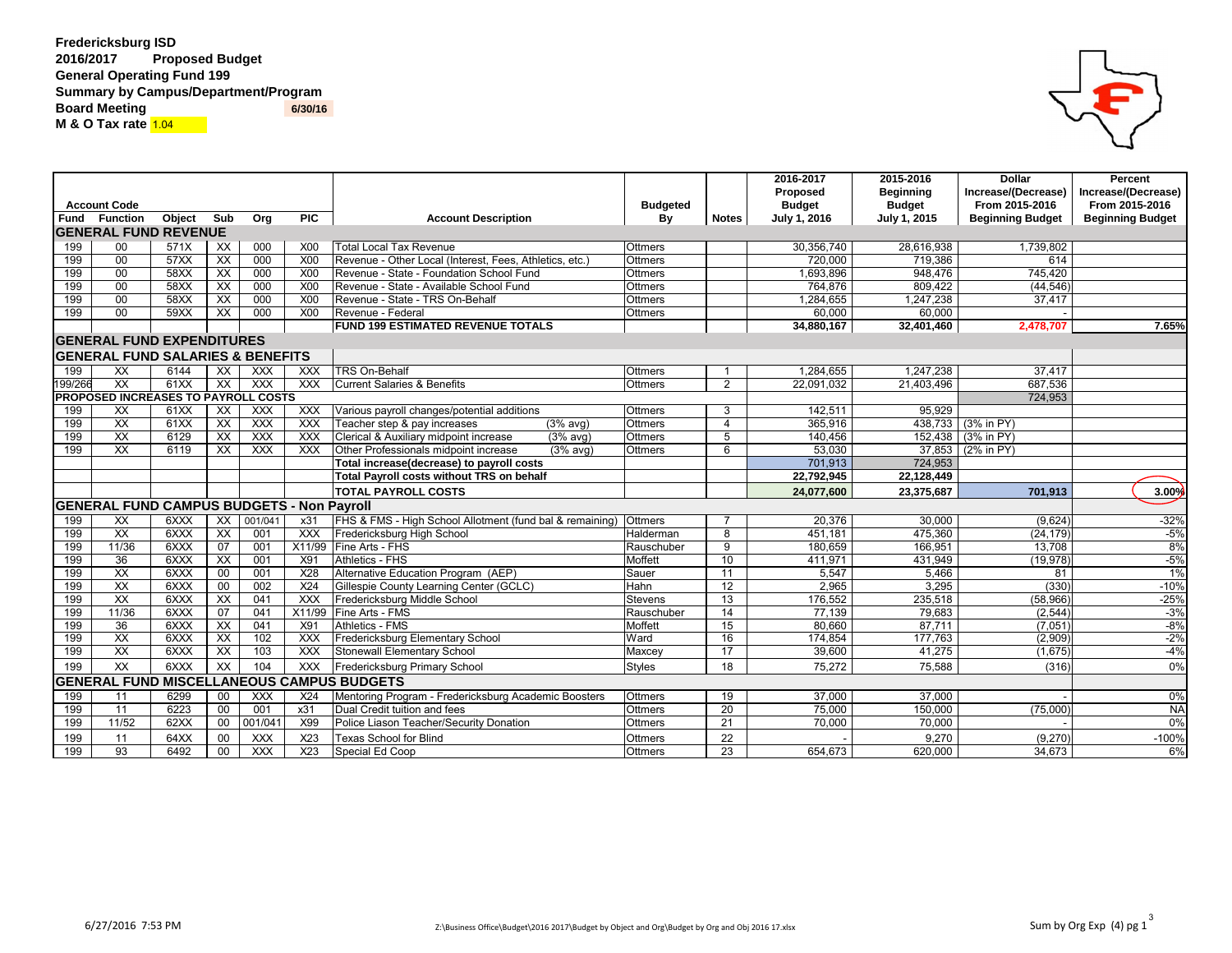**Fredericksburg ISD 2016/2017 Proposed Budget General Operating Fund 199 Summary by Campus/Department/Program Board Meeting**  6/30/16 **M & O Tax rate 1.04** 

|     |                              |               |                          |            |            |                                                          |                 |                 | 2016-2017           | 2015-2016           | <b>Dollar</b>           | <b>Percent</b>          |
|-----|------------------------------|---------------|--------------------------|------------|------------|----------------------------------------------------------|-----------------|-----------------|---------------------|---------------------|-------------------------|-------------------------|
|     |                              |               |                          |            |            |                                                          |                 |                 | <b>Proposed</b>     | <b>Beginning</b>    | Increase/(Decrease)     | Increase/(Decrease)     |
|     | <b>Account Code</b>          |               |                          |            |            |                                                          | <b>Budgeted</b> |                 | <b>Budget</b>       | <b>Budget</b>       | From 2015-2016          | From 2015-2016          |
|     | <b>Fund Function</b>         | <b>Object</b> | Sub                      | Org        | <b>PIC</b> | <b>Account Description</b>                               | By              | <b>Notes</b>    | <b>July 1, 2016</b> | <b>July 1, 2015</b> | <b>Beginning Budget</b> | <b>Beginning Budget</b> |
|     |                              |               |                          |            |            | <b>GENERAL FUND DEPARTMENT &amp; PROGRAM BUDGETS</b>     |                 |                 |                     |                     |                         |                         |
| 199 | 34                           | 6XXX          | XX                       | 832        | <b>XXX</b> | Transportation                                           | Peese           | 24              | 418,734             | 521,130             | (102, 396)              | $-20%$                  |
| 199 | 36                           | 6xxx          | $\overline{XX}$          | 001/041    | <b>XXX</b> | UIL Dist Fees, Drug test, Drug dogs, STARR snacks        | <b>Ottmers</b>  | 25              | 28,000              | 28,000              |                         | 0%                      |
| 199 | 36                           | 6XXX          | 43                       | 001        | X99        | <b>Auditorium Operations</b>                             | Ottmers         | 26              | 12,510              | 18,010              | (5,500)                 | $-31%$                  |
| 199 | 41                           | 6XXX          | $\overline{XX}$          | 701        | X99        | Superintendent's Office                                  | Wright          | $\overline{27}$ | 8,465               | 8,614               | (149)                   | $-2%$                   |
| 199 | 41                           | 6XXX          | $\overline{XX}$          | 702        | X99        | School Board                                             | Wright          | 28              | 51,275              | 50,985              | 290                     | $1\%$                   |
| 199 | 41/9x                        | 6213          | $\overline{XX}$          | 703        | X99        | Appraisal and Tax Collection                             | Ottmers         | 29              | 750,000             | 694,000             | 56,000                  | 8%                      |
| 199 | 41                           | 6XXX          | $\overline{XX}$          | 749/830    | X99        | Human Resources/Operations                               | Finn            | 30              | 27,283              | 21,943              | 5,340                   | 24%                     |
| 199 | 41                           | 6XXX          | $\overline{XX}$          | 750        | X99        | Admin Misc Expenses - ISD wide                           | Ottmers         | 31              | 59,352              | 97,958              | (38, 606)               | $-39%$                  |
| 199 | 41/51                        | 6XXX          | $\overline{XX}$          | 750/999    | X99        | Postage for ISD                                          | Ottmers         | 32              | 25,000              | 25,000              |                         | $0\%$                   |
| 199 | 41                           | 6XXX          | $\overline{XX}$          | 750        | X99        | Audit, Bank, Other Professional Fees                     | Ottmers         | 33              | 40,000              | 40,700              | (700)                   | $-2%$                   |
| 199 | $\overline{XX}$              | 6XXX          | $\overline{XX}$          | 828        | <b>XXX</b> | Curriculum & Instruction                                 | Thomas          | 34              | 348,854             | 365,478             | (16, 624)               | $-5%$                   |
| 199 | $\overline{XX}$              | 6XXX          | 46                       | 829        | <b>XXX</b> | Computer Network, Parts, Fusers, Printers & Toners       | O'Neill         | 35              | 268,075             | 284,375             | (16, 300)               | $-6%$                   |
| 199 | 51                           | 6XXX          | $\overline{XX}$          | 831        | X99        | Maintenance                                              | Jost            | 36              | 368,346             | 368,425             | (79)                    | $0\%$                   |
| 199 | 51                           | 6XXX          | $\overline{XX}$          | 931        | X99        | Custodial                                                | Porter          | 37              | 146,452             | 182,402             | (35,950)                | $-20%$                  |
| 199 | 51                           | 6XXX          | 59                       | 831        | X99        | <b>Energy Education Program</b>                          | Ottmers         | 38              | 800                 | 2,030               | (1, 230)                | $-61%$                  |
| 199 | 61                           | 6XXX          | $\overline{XX}$          | 836        | X99        | <b>Community Education</b>                               | Reeh            | 39              | 167,434             | 166,083             | 1,351                   | $1\%$                   |
|     | <b>MISCELLANEOUS BUDGETS</b> |               |                          |            |            | Utilities, Copiers, Insurance, ISD software              |                 |                 |                     |                     |                         |                         |
| 199 | 51                           | 6255          | XX                       | <b>XXX</b> | <b>XXX</b> | Utilities - Water                                        | Ottmers         | 40              | 126,600             | 126,607             | (7)                     | $0\%$                   |
| 199 | 51                           | 6257          | $\overline{XX}$          | <b>XXX</b> | <b>XXX</b> | Utilities - Electricity                                  | <b>Ottmers</b>  | 41              | 566,000             | 558,649             | 7,351                   | $1\%$                   |
| 199 | $\overline{51}$              | 6258          | $\overline{XX}$          | <b>XXX</b> | X99        | Utilities - Gas                                          | <b>Ottmers</b>  | 42              | 61,000              | 75,000              | (14,000)                | $-19%$                  |
| 199 | 51                           | 6256/6239     | $\overline{\mathsf{xx}}$ | XXX        | <b>XXX</b> | Utilities - Telephones & Network Connectivity            | <b>Ottmers</b>  | 43              | 200,000             | 242,800             | (42, 800)               | $-18%$                  |
| 199 | 51                           | 6259          | $00\,$                   | 831        | X99        | Utilities - Trash Removal                                | <b>Ottmers</b>  | 44              | 55,000              | 50,000              | 5,000                   | 10%                     |
| 199 | 41                           | 6269          | $\overline{CP}$          | XXX        | <b>XXX</b> | Copier rentals                                           | <b>Ottmers</b>  | 45              | 131,000             | 131,361             | (361)                   | <b>NA</b>               |
| 199 | 34/36/41/51                  | 6429          | XX                       | <b>XXX</b> | X99        | Insurance                                                | <b>Ottmers</b>  | 46              | 140,000             | 139,550             | 450                     | 0%                      |
| 199 | 41/53                        | 6239          | 00                       | <b>XXX</b> | X99        | <b>ESC XIII Data Processing Services</b>                 | <b>Ottmers</b>  | 47              | 142,500             | 142,200             | 300                     | 0%                      |
|     |                              |               |                          |            |            | <b>Subtotal Non Payroll Budgets</b>                      |                 |                 | 6,676,129           | 7,038,129           | (362,000)               | $-5.14%$                |
|     |                              |               |                          |            |            | <b>TOTAL Payroll, Non-Payroll Budgets</b>                |                 |                 | 30,753,729          | 30,413,816          | 339,913                 | 1.12%                   |
|     | <b>SPECIAL PROJECTS</b>      |               |                          |            |            |                                                          |                 |                 |                     |                     |                         |                         |
| 199 | XX                           | 6XXX          | XX                       | <b>XXX</b> | <b>XXX</b> | Project: Priority 1 - see separate page                  | Ottmers         | 48              | 30,000              |                     | 30,000                  | <b>NA</b>               |
|     |                              |               |                          |            |            | Project: Priority 2 - see separate page                  | <b>Ottmers</b>  | $\sqrt{48}$     |                     |                     |                         | <b>NA</b>               |
|     |                              |               |                          |            |            | Project: Priority 3 - see separate page                  | <b>Ottmers</b>  | $\sqrt{48}$     |                     |                     |                         | <b>NA</b>               |
|     |                              |               |                          |            |            | <b>Total Special Projects</b>                            |                 |                 | 30,000              |                     | 30,000                  | <b>NA</b>               |
|     |                              |               |                          |            |            | <b>TOTAL General Fund Operating Budget</b>               |                 |                 | 30,783,729          | 30,413,816          | 369,913                 | 1.22%                   |
|     |                              |               |                          |            |            | <b>GENERAL FUND COST OF CHAPTER 41 WEALTH/RECAPTURE</b>  |                 |                 |                     |                     |                         |                         |
|     |                              |               |                          |            |            |                                                          |                 |                 |                     |                     |                         |                         |
| 199 | 91                           | 64XX          | XX                       | <b>XXX</b> | XXX        | Chapter 41 Payment estimate (~24% of local tax revenue)  | <b>Ottmers</b>  | 49              | 6,923,665           | 5,886,301           | 1,037,364               | 17.62%                  |
| 199 | 92                           | 62/64XX       | XX                       | <b>XXX</b> | XXX        | Other Costs associated with Ch 41                        | Ottmers         | 50              | 60,000              | 60,000              |                         | 0.00%                   |
|     |                              |               |                          |            |            | <b>FUND 199 ESTIMATED EXPENDITURE TOTALS</b>             |                 |                 |                     |                     |                         | 3.87%                   |
|     |                              |               |                          |            |            |                                                          |                 |                 | 37,767,394          | 36,360,117          | 1,407,277               |                         |
|     |                              |               |                          |            |            |                                                          |                 |                 |                     |                     |                         |                         |
|     |                              |               |                          |            |            |                                                          |                 |                 |                     |                     |                         |                         |
|     |                              |               |                          |            |            | FUND 199 REVENUES - EXPENDITURES Net Budgeted            |                 |                 | (2,887,227)         | (3,958,657)         | (1,071,430)             |                         |
|     |                              |               |                          |            |            |                                                          |                 |                 |                     |                     |                         |                         |
|     |                              |               |                          |            |            | Expected Net Change to Fund Balance Net Actual Estimated |                 |                 | (1,400,000)         | (1,548,023)         |                         |                         |

(Note: budgets must be elevated due to recapture swings and other budgets which must have dual budgets to operate through the year)

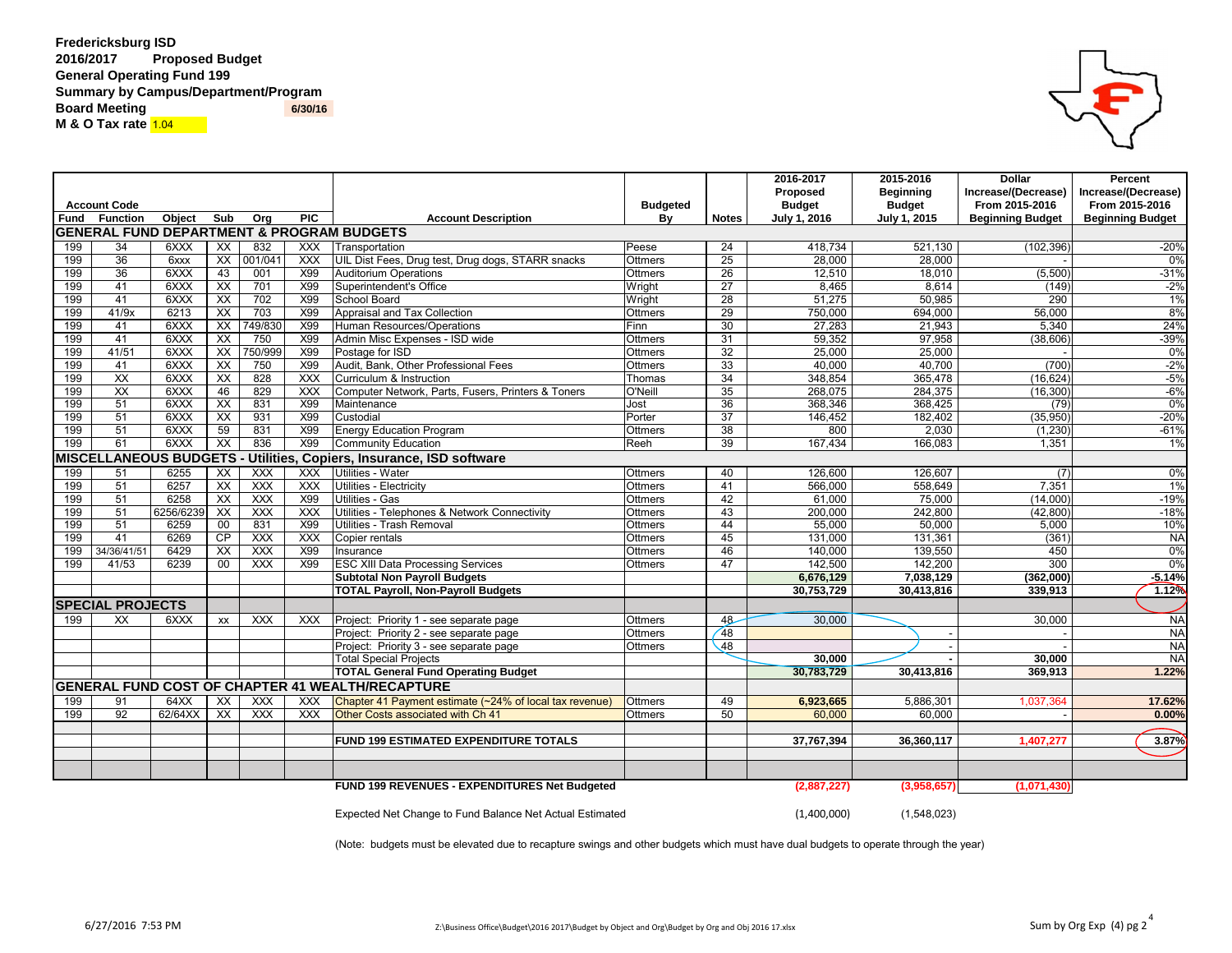#### **FREDERICKSBURG INDEPENDENT SCHOOL DISTRICT General Fund 199 Fund Balance Estimates as of 6/30/2016**



5

| <b>Total Fund Balance 06/30/15</b>                                                                                                                                                                                                                                                                                                                                                                                                                                                          |                                                                                                                                                           |                                                                                        | \$                                                             | 10,467,792                                    |
|---------------------------------------------------------------------------------------------------------------------------------------------------------------------------------------------------------------------------------------------------------------------------------------------------------------------------------------------------------------------------------------------------------------------------------------------------------------------------------------------|-----------------------------------------------------------------------------------------------------------------------------------------------------------|----------------------------------------------------------------------------------------|----------------------------------------------------------------|-----------------------------------------------|
| Add: Budgeted Revenues 2015/2016<br>Less: Budgeted Expenditures 2015/2016<br><b>Budgeted decrease to Fund Balance</b>                                                                                                                                                                                                                                                                                                                                                                       |                                                                                                                                                           | 32,186,257<br>S.<br>$$$ (35,592,875)                                                   | \$                                                             | (3,406,618)                                   |
| Add: Budgeted Expenditures not expected to be spent by year end<br>Payroll<br><b>Contracted Services</b><br><b>Supplies and Materials</b><br>Travel, Fees, Dues, Misc., Ch 41 Recapture<br>Capital Outlay<br><b>Operating Transfer to Capital Projects</b><br>Total savings from budgeted expenditures<br>Expected net increase (decrease) to Fund Balance for 2015/2016                                                                                                                    | 6100s<br>6200s<br>6300s<br>6400s<br>6600s<br>6600s                                                                                                        | 100,000<br>\$<br>600,000<br>\$<br>\$<br>700,000<br>\$<br>410,000<br>\$<br>48,595<br>\$ | \$<br>\$                                                       | 1,858,595<br>(1,548,023)                      |
| Less: Moved to Capital Projects Fund from prior fiscal year<br>Less: Estimated excess to move to Capital Projects Fund                                                                                                                                                                                                                                                                                                                                                                      | 8xxx                                                                                                                                                      |                                                                                        | \$<br>\$                                                       |                                               |
| <b>Estimated Fund Balance at 6/30/16</b>                                                                                                                                                                                                                                                                                                                                                                                                                                                    | (in months)                                                                                                                                               | 3.56                                                                                   |                                                                | 8,919,769                                     |
| <b>Fund Balance Breakdown:</b>                                                                                                                                                                                                                                                                                                                                                                                                                                                              |                                                                                                                                                           |                                                                                        |                                                                |                                               |
| Investment in Inventories<br>Prepaids from prior fiscal year<br>Amounts committed by board<br>Future raises<br>Adjustment to State Funds due to prior year Ch 41<br>High School Allotment balance to set up<br>High School Allotment new year amt not yet budgeted<br>Health Insurance Run-offs - Wellness Program<br><b>Capital Projects Fund Transfer</b><br>Estimated 2 Months Cash Disbursements for Cash Flow<br>Budgeted net decrease to fund balance<br>Unassigned balance remaining | Nonspendable<br>Nonspendable<br>Committed<br>Assigned<br>Assigned<br>Assigned<br>Assigned<br>Assigned<br>Assigned<br>Unassigned<br>Assigned<br>Unassigned |                                                                                        | \$<br>\$<br>\$<br>\$<br>\$<br>\$<br>\$<br>\$<br>\$<br>\$<br>\$ | 77,179<br>5,015,479<br>2,410,634<br>1,416,477 |
| <b>Estimated Fund Balance at 6/30/16</b>                                                                                                                                                                                                                                                                                                                                                                                                                                                    | (in months)                                                                                                                                               | 3.56                                                                                   | \$                                                             | 8,919,769                                     |
| <b>Estimated Reduction in Fund Balance for 2016/17</b>                                                                                                                                                                                                                                                                                                                                                                                                                                      |                                                                                                                                                           |                                                                                        | S                                                              | (1,400,000)                                   |
| <b>Estimated Fund Balance at 6/30/17</b>                                                                                                                                                                                                                                                                                                                                                                                                                                                    | (in months)                                                                                                                                               | 3.00                                                                                   | $\boldsymbol{\hat{s}}$                                         | 7,519,769                                     |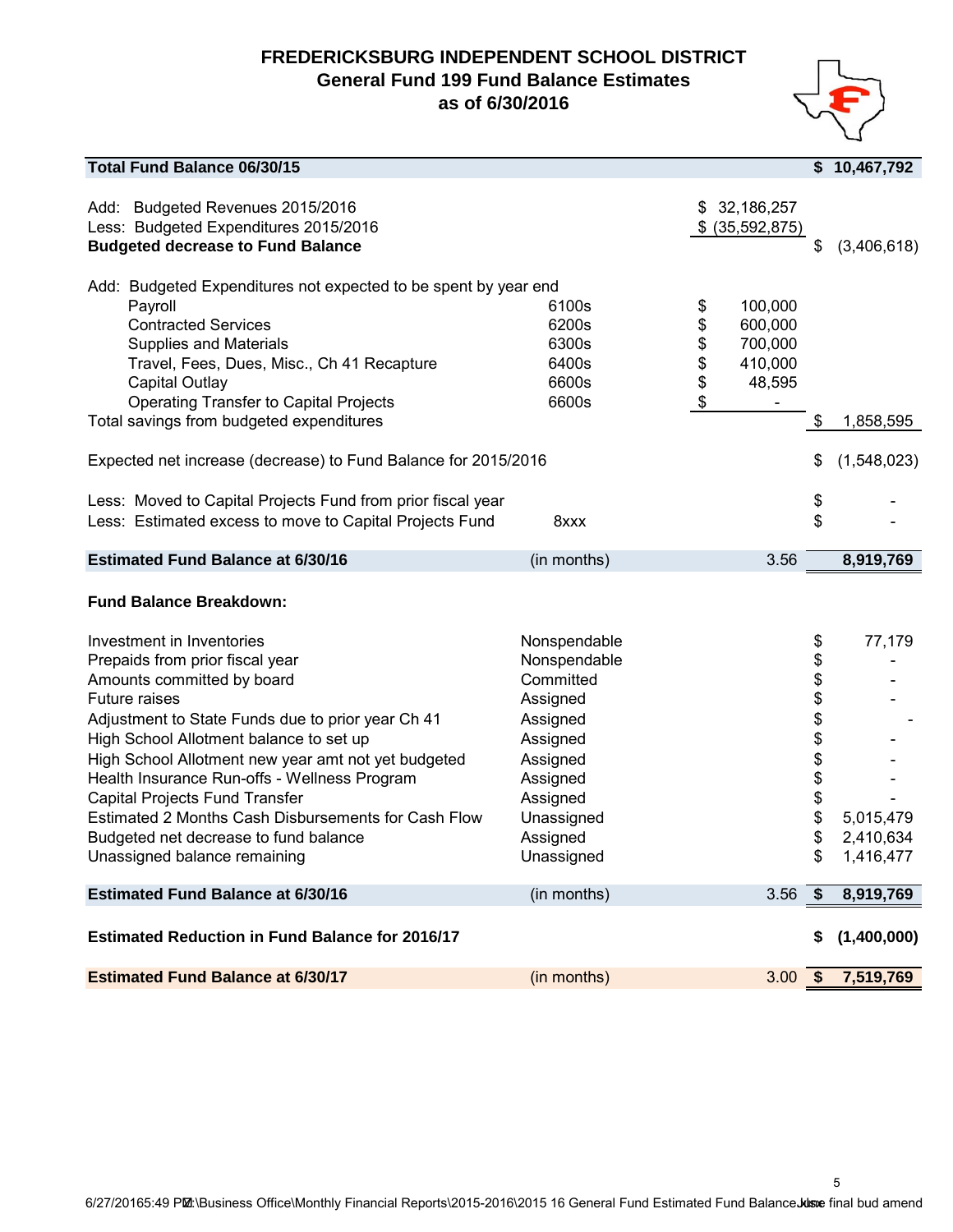### **Fredericksburg Independent School District School Nutrition Fund 240 Proposed Budget by Function and Object for Fiscal Year 2016 - 2017 at June 30, 2016**



#### **ESTIMATED REVENUE**

|                                |                                                          |    | 2016-2017       |  |
|--------------------------------|----------------------------------------------------------|----|-----------------|--|
| Object                         |                                                          |    | <b>Proposed</b> |  |
| Code                           | Revenue                                                  |    | <b>Budget</b>   |  |
| 5700                           | Local Sales                                              | \$ | 588,350         |  |
| 5829                           | State Revenue                                            |    | 14,000          |  |
| 5900                           | <b>Federal Revenue</b>                                   |    | 997,650         |  |
| <b>Total Estimated Revenue</b> |                                                          | S  | 1,600,000       |  |
| 7911                           | Operating Transfer In From Fund 199                      |    |                 |  |
|                                | <b>Total Estimated Revenue &amp; Operating Transfers</b> |    | 1,600,000       |  |

#### **BUDGETED EXPENDITURES - Function 35 - Food Service**

|        |                                                              | 2016-2017       |               |  |  |  |
|--------|--------------------------------------------------------------|-----------------|---------------|--|--|--|
| Object |                                                              | <b>Proposed</b> |               |  |  |  |
| Code   | <b>Expenditure Object</b>                                    |                 | <b>Budget</b> |  |  |  |
| 6100   | Payroll Costs                                                | \$              | 707,550       |  |  |  |
| 6200   | <b>Contracted Services</b>                                   |                 | 14,250        |  |  |  |
| 6300   | Supplies & Materials                                         |                 | 867,500       |  |  |  |
| 6400   | <b>Other Operating Expenses</b>                              |                 | 10,100        |  |  |  |
| 6600   | Capital Outlay *                                             |                 | 688,600       |  |  |  |
|        | <b>TOTAL BUDGETED EXPENDITURES - Function 35</b>             | \$              | 2,288,000     |  |  |  |
|        |                                                              |                 |               |  |  |  |
|        | <b>Total Budgeted Expenditures - Fund 240</b>                |                 | 2,288,000     |  |  |  |
|        | <b>Estimated Increase (Decrease) to Fund Balance</b>         |                 | (688,000)     |  |  |  |
|        | * FPS remodel and FMS walk in cooler/freezer                 |                 |               |  |  |  |
|        | Estimated PY Fund Balance available to utilize as of 6/30/16 | \$              | 699,890       |  |  |  |
|        | <b>Estimated Fund Balance at of 6/30/17</b>                  | \$              | 11,890        |  |  |  |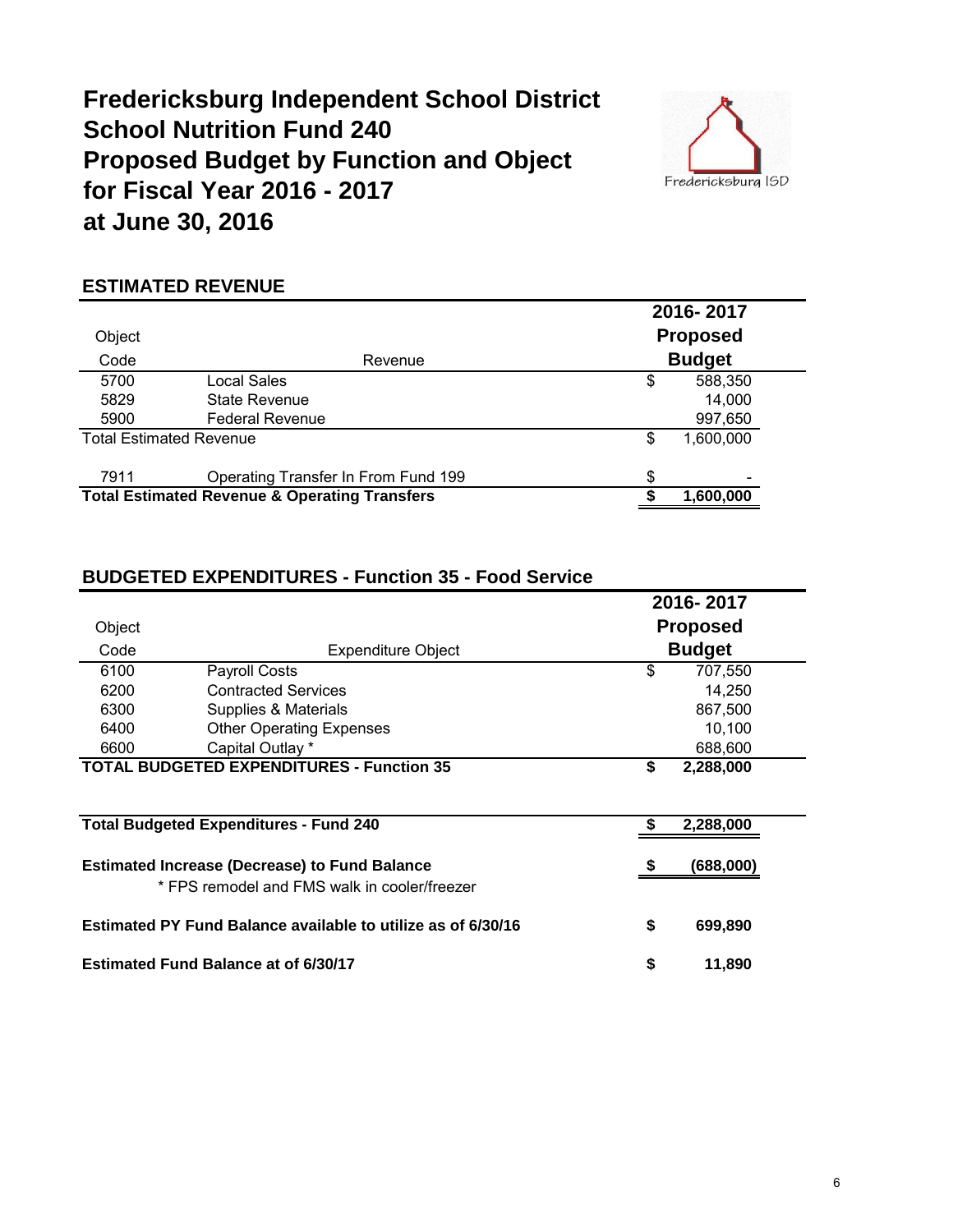### **Fredericksburg Independent School District Debt Service Fund 599 Proposed Budget by Function and Object for Fiscal Year 2016 - 2017 at June 30, 2016**



#### **ESTIMATED REVENUE**

|        |                                                          | 2016-2017 |                 |  |  |  |
|--------|----------------------------------------------------------|-----------|-----------------|--|--|--|
| Object |                                                          |           | <b>Proposed</b> |  |  |  |
| Code   | Revenue                                                  |           | <b>Budget</b>   |  |  |  |
| 5710   | <b>Local Property Tax Revenue</b>                        | \$        | 3,074,132       |  |  |  |
| 5700   | <b>Other Local Revenue</b>                               |           |                 |  |  |  |
| 5800   | State Revenue                                            |           |                 |  |  |  |
|        | <b>Total Estimated Revenue</b>                           | \$        | 3,074,132       |  |  |  |
| 7911   | Operating Transfer In From Fund 199                      | \$        |                 |  |  |  |
|        | <b>Total Estimated Revenue &amp; Operating Transfers</b> |           | 3,074,132       |  |  |  |
|        |                                                          |           |                 |  |  |  |

#### **BUDGETED EXPENDITURES - Function 71 - Debt Service**

|        |                                                                                                             | 2016-2017       |               |  |  |
|--------|-------------------------------------------------------------------------------------------------------------|-----------------|---------------|--|--|
| Object |                                                                                                             | <b>Proposed</b> |               |  |  |
| Code   | <b>Expenditure Object</b>                                                                                   |                 | <b>Budget</b> |  |  |
| 6511   | Debt Service Principal                                                                                      | \$              | 2,395,000     |  |  |
| 6521   | Debt Service Interest                                                                                       |                 | 578,386       |  |  |
| 6524   | Debt Service Bond Issuance Costs                                                                            |                 | 77,505        |  |  |
| 6599   | Debt Service Fees                                                                                           |                 | 4,500         |  |  |
|        | <b>TOTAL BUDGETED EXPENDITURES - Function 71</b>                                                            | \$              | 3,055,391     |  |  |
|        |                                                                                                             |                 |               |  |  |
|        | <b>Total Budgeted Expenditures - Fund 599</b>                                                               |                 | 3,055,391     |  |  |
|        | <b>Estimated Increase (Decrease) to Fund Balance</b>                                                        |                 | 18,741        |  |  |
|        | Estimated PY Fund Balance available to utilize as of 6/30/16                                                | \$              | 2,075,419     |  |  |
|        | <b>Estimated Fund Balance at of 6/30/17</b><br>amount >\$1 mill to be used toward next bond in 2018 or 2019 | \$              | 2,094,160     |  |  |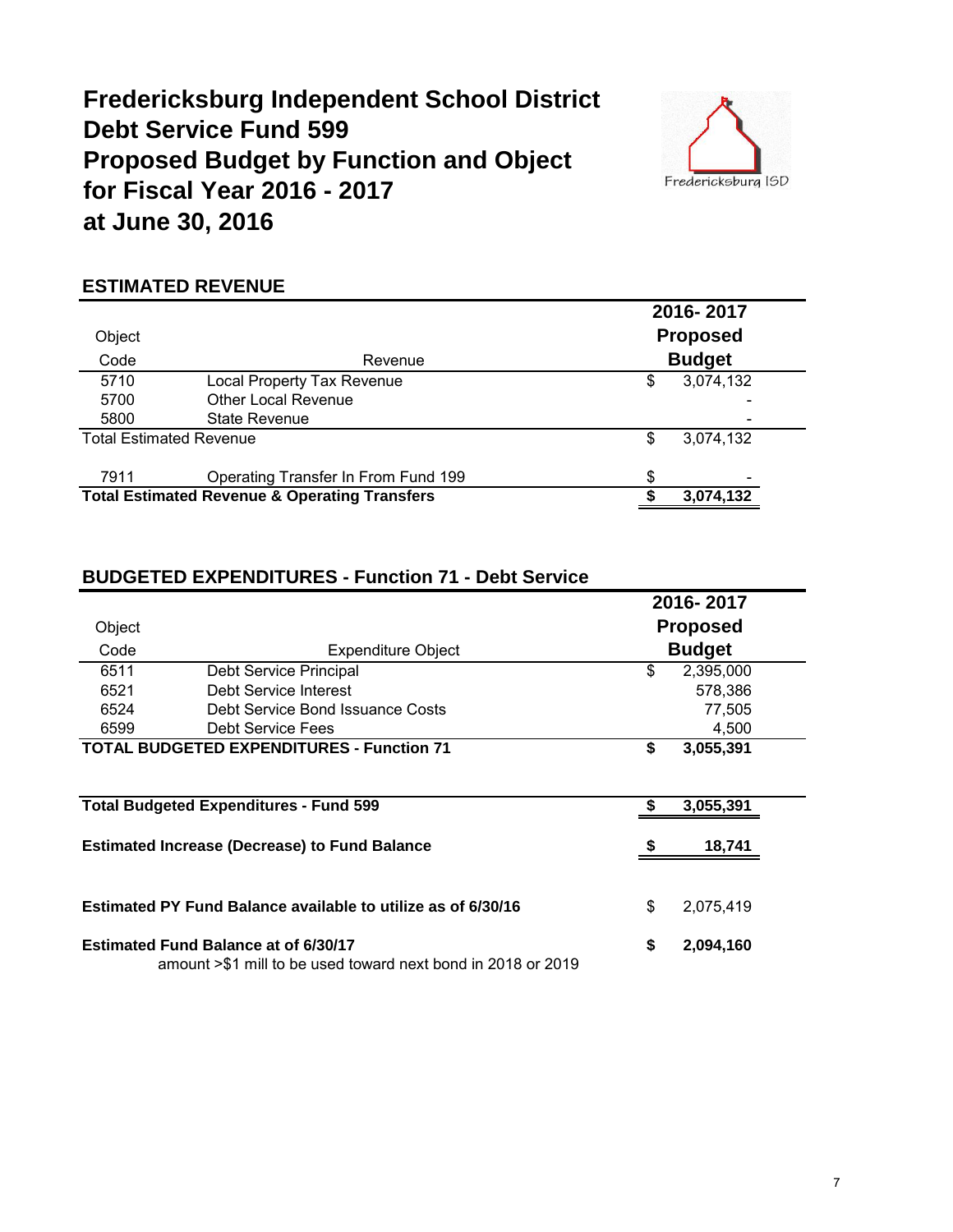|                              |                                           | <b>Budget Summary Report for</b>  |                                       |                       | <b>Fredericksburg ISD</b>          |                                   |                                       |             |
|------------------------------|-------------------------------------------|-----------------------------------|---------------------------------------|-----------------------|------------------------------------|-----------------------------------|---------------------------------------|-------------|
|                              | 2015 - 2016 Current Budget                |                                   | at 6/30/15                            |                       | 2016 - 2017 "Proposed" Budget      |                                   |                                       | %<br>change |
| <b>Instruction</b>           |                                           | Aggregrate<br><b>Expenditures</b> | Per 2937 Pupil<br><b>Expenditures</b> | Instruction           |                                    | Aggregrate<br><b>Expenditures</b> | Per 3000 Pupil<br><b>Expenditures</b> |             |
| 11                           | <b>Instruction</b>                        | \$16,431,711                      | \$5,251                               | 11                    | Instruction                        | \$16,847,545                      | \$5,200                               |             |
|                              | Instructional                             |                                   |                                       |                       | Instructional                      |                                   |                                       |             |
|                              | Resources, Media                          |                                   |                                       |                       | Resources, Media                   |                                   |                                       |             |
|                              | Services                                  | \$423,485                         | \$135                                 |                       | <b>Services</b>                    |                                   | \$119                                 |             |
| 12                           | Curriculum                                |                                   |                                       | 12                    | <b>Curriculum</b>                  | \$384,765                         |                                       |             |
|                              |                                           |                                   |                                       |                       | Development & Staff                |                                   |                                       |             |
|                              | Development & Staff                       |                                   |                                       |                       | Development                        |                                   |                                       |             |
| 13                           | Development<br><b>Payment to Juvenile</b> | \$279,691                         | \$89                                  | 13                    | <b>Payment to Juvenile</b>         | \$211,158                         | \$65                                  |             |
|                              | <b>Justice AEP</b>                        |                                   |                                       |                       | <b>Justice AEP</b>                 |                                   |                                       |             |
| 95                           |                                           | \$0                               | \$0                                   | 95                    |                                    | \$0                               | \$0                                   |             |
|                              | Total:                                    | \$17,134,887                      | \$5,476                               |                       | Total:                             | \$17,443,468                      | \$5,384                               | $-2%$       |
|                              |                                           |                                   |                                       |                       |                                    |                                   |                                       |             |
| Instructional                |                                           |                                   |                                       | Instructional         |                                    |                                   |                                       |             |
| <b>Support</b>               |                                           |                                   |                                       | <b>Support</b>        |                                    |                                   |                                       |             |
|                              | <b>Instructional</b>                      |                                   |                                       |                       | Instructional                      |                                   |                                       |             |
| 21                           | Leadership                                | \$400,838                         | \$128                                 | 21                    | Leadership                         | \$357,861                         | \$110                                 |             |
| 23                           | <b>School Leadership</b>                  | \$1,524,167                       | \$487                                 | 23                    | <b>School Leadership</b>           | \$1,685,283                       | \$520                                 |             |
|                              |                                           |                                   |                                       |                       |                                    |                                   |                                       |             |
|                              | Guidance &                                |                                   |                                       |                       | Guidance &                         |                                   |                                       |             |
| 31                           | <b>Counseling, Evaluation</b>             | \$896.499                         | \$287                                 | 31                    | <b>Counseling, Evaluation</b>      | \$857,051                         | \$265                                 |             |
| 32                           | <b>Social Work Services</b>               | \$0                               | \$0                                   | 32                    | <b>Social Work Services</b>        | \$0                               | \$0                                   |             |
| 33                           | <b>Health Services</b>                    | \$232,573                         | \$74                                  | 33                    | <b>Health Services</b>             | \$239,816                         | \$74                                  |             |
|                              | Co-curricular/ Extra-                     |                                   |                                       |                       | Co-curricular/ Extra-              |                                   |                                       |             |
| 36                           | curricular Activities                     | \$1,407,786                       | \$450                                 | 36                    | curricular Activities              | \$1,337,582                       | \$413                                 |             |
|                              | <b>Total</b>                              | \$4.461.863                       | \$1,426                               |                       | <b>Total</b>                       | \$4,477,593                       | \$1,382                               | -3%         |
|                              |                                           |                                   |                                       |                       |                                    |                                   | \$0                                   |             |
| Central                      |                                           |                                   |                                       | Central               |                                    |                                   |                                       |             |
| Administration               |                                           |                                   |                                       | <b>Administration</b> |                                    |                                   | \$0                                   |             |
|                              |                                           |                                   |                                       |                       | General                            |                                   |                                       |             |
| 41                           | <b>General Administration</b>             | \$1,356,219                       | \$433                                 | 41                    | <b>Administration</b>              | \$1,359,823                       | \$420                                 | $-3%$       |
|                              |                                           |                                   |                                       |                       |                                    |                                   |                                       |             |
| <b>District</b>              |                                           |                                   |                                       | <b>District</b>       |                                    |                                   |                                       |             |
| <b>Operations</b>            |                                           |                                   |                                       | Operations            |                                    |                                   |                                       |             |
|                              | <b>Plant Maintenance &amp;</b>            |                                   |                                       |                       | <b>Plant Maintenance &amp;</b>     |                                   |                                       |             |
| 51                           | <b>Operations</b>                         | \$3,829,743                       | \$1,224                               | 51                    | <b>Operations</b>                  | \$3,824,604                       | \$1,180                               |             |
|                              | Security and                              |                                   |                                       |                       | Security and                       |                                   |                                       |             |
| 52                           | Monitoring                                | \$53,000                          | \$17                                  | 52                    | <b>Monitoring</b>                  | \$38,900                          | \$12                                  |             |
| 53                           | Data Processing                           | \$980,943                         | \$314                                 | 53                    | Data Processing                    | \$944,608                         | \$292                                 |             |
|                              |                                           |                                   |                                       |                       | <b>Student</b>                     |                                   |                                       |             |
| 34                           | <b>Student Transportation</b>             | \$1,109,613                       | \$355                                 | 34                    | Transportation                     | \$1,145,033                       | \$353                                 |             |
| 35                           | <b>Food Services</b>                      | \$2,286,826                       | \$731                                 | 35                    | <b>Food Services</b>               | \$1,600,000                       | \$494                                 |             |
|                              | Total:                                    |                                   | \$2,640                               |                       | Total:                             |                                   |                                       |             |
|                              |                                           | \$8,260,125                       |                                       |                       |                                    | \$7,553,145                       | \$2,331                               | $-12%$      |
| Debt Service                 |                                           |                                   |                                       | <b>Debt Service</b>   |                                    |                                   |                                       |             |
| 71                           | <b>Debt Service</b>                       | \$3,939,240                       | \$1,259                               | 71                    | <b>Debt Service</b>                | \$3.055.391                       | \$943                                 | $-25%$      |
|                              |                                           |                                   |                                       |                       |                                    |                                   |                                       |             |
| Other                        |                                           |                                   |                                       | Other                 |                                    |                                   |                                       |             |
| 61                           | <b>Community Service</b>                  | \$243.833                         | \$78                                  | 61                    | <b>Community Service</b>           | \$239,027                         | \$74                                  |             |
|                              | <b>Facilities Acquisition</b>             |                                   |                                       |                       | <b>Facilities Acquisition</b>      |                                   |                                       |             |
|                              |                                           |                                   |                                       |                       |                                    |                                   |                                       |             |
| 81                           | and Construction<br>Contracted            | \$0                               | \$0                                   | 81                    | and Construction<br>Contracted     | \$0                               | \$0                                   |             |
|                              | <b>Instructional Services</b>             |                                   |                                       |                       | <b>Instructional Services</b>      |                                   |                                       |             |
|                              |                                           |                                   |                                       |                       |                                    |                                   |                                       |             |
|                              | <b>Between Public</b>                     |                                   |                                       |                       | <b>Between Public</b>              |                                   |                                       |             |
| 91                           | schools<br><b>Incremental Cost</b>        | \$5,301,920                       | \$1,694                               | 91                    | schools<br><b>Incremental Cost</b> | \$6,923,665                       | \$2,137                               |             |
|                              | Associated with                           |                                   |                                       |                       | Associated with                    |                                   |                                       |             |
|                              |                                           |                                   |                                       |                       |                                    |                                   |                                       |             |
|                              | <b>Chapter 41 School</b>                  |                                   |                                       |                       | <b>Chapter 41 School</b>           |                                   |                                       |             |
| 92                           | <b>Districts</b>                          | \$60,000                          | \$19                                  | 92                    | <b>Districts</b>                   | \$91,000                          | \$28                                  |             |
|                              |                                           |                                   |                                       |                       |                                    |                                   |                                       |             |
|                              | <b>Payments to Fiscal</b>                 |                                   |                                       |                       | <b>Payments to Fiscal</b>          |                                   |                                       |             |
|                              | <b>Agents for Shared</b>                  |                                   |                                       |                       | <b>Agents for Shared</b>           |                                   |                                       |             |
| 93                           | <b>Service Arrangements</b>               | \$630,000                         | \$201                                 | 93                    | <b>Service Arrangements</b>        | \$654,673                         | \$202                                 |             |
|                              | <b>Payments to Tax</b>                    |                                   |                                       |                       | <b>Payments to Tax</b>             |                                   |                                       |             |
| 97                           | <b>Increment Funds</b>                    | \$0                               | \$0                                   | 97                    | <b>Increment Funds</b>             | \$0                               | \$0                                   |             |
|                              | Inter-government                          |                                   |                                       |                       | Inter-government                   |                                   |                                       |             |
|                              | charges not Defined in                    |                                   |                                       |                       | charges not Defined in             |                                   |                                       |             |
| 99                           | Other codes                               | \$582,000                         | \$186                                 | 99                    | Other codes                        | \$625,000                         | \$193                                 |             |
|                              | Total:                                    | \$6,817,753                       | \$2,179                               |                       | Total:                             | \$8,533,365                       | \$2,634                               | 21%         |
|                              |                                           |                                   |                                       |                       |                                    |                                   |                                       |             |
|                              |                                           | \$<br>41,970,087                  | \$13,413                              |                       |                                    | \$42,422,785                      | \$13,093                              | $-2%$       |
|                              |                                           |                                   |                                       |                       |                                    |                                   |                                       |             |
| <b>General Fund</b>          |                                           | \$<br>35,742,021                  | \$11,423                              |                       |                                    | 37,767,394                        | \$11,657                              |             |
| <b>School Nutrition Fund</b> |                                           | \$<br>2,288,826                   | \$731                                 |                       |                                    | 1,600,000<br>S                    | \$494                                 |             |
| <b>Debt Service Fund</b>     |                                           | 3,939,240<br>\$                   | \$1,259                               |                       |                                    | 3,055,391                         | \$943                                 |             |
|                              |                                           | \$<br>41,970,087                  |                                       |                       |                                    | \$42,422,785                      |                                       | $1\%$       |